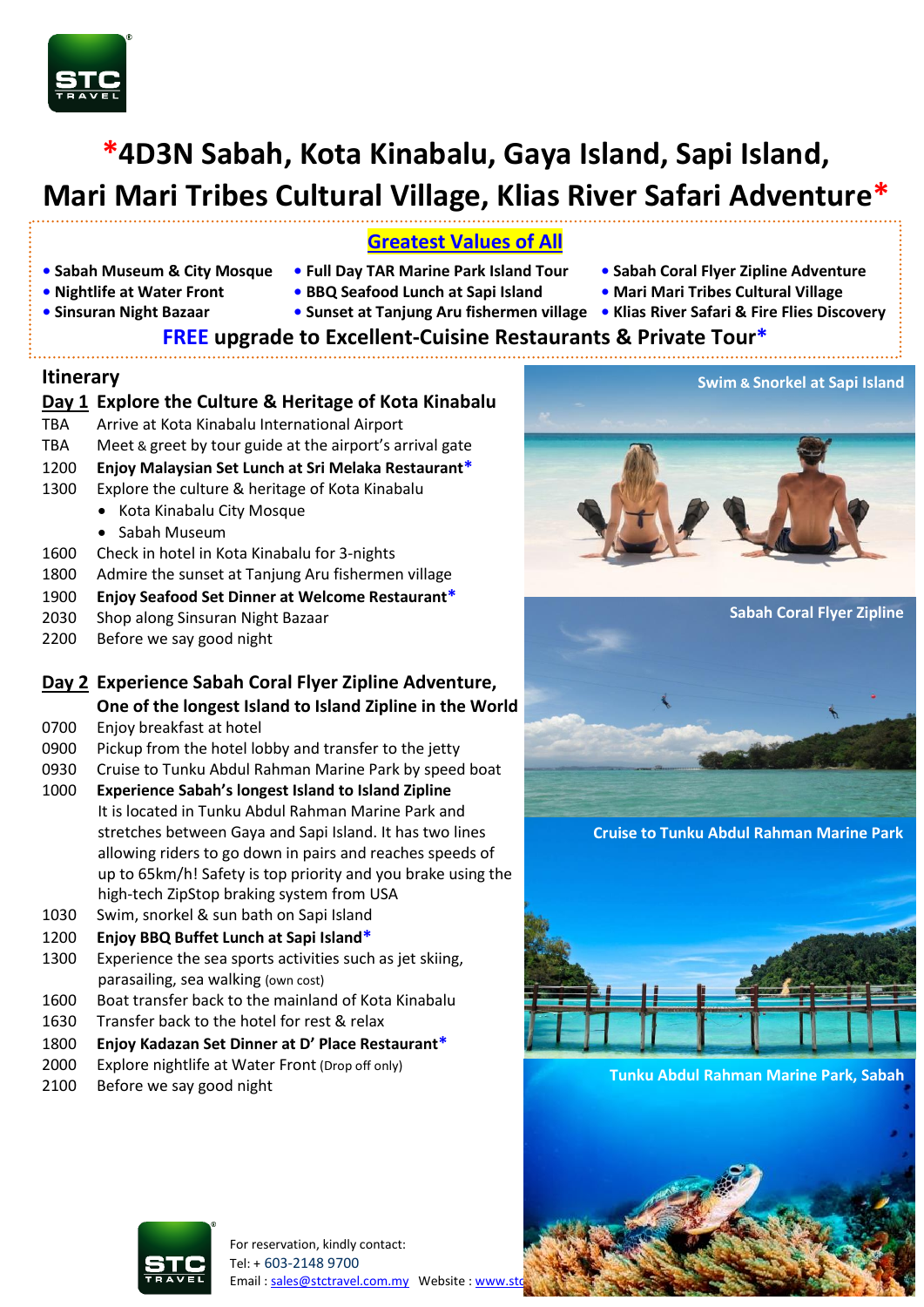

## **Day 3 Discover the Unique Tribes of Ancient Borneo, Klias River Cruise Safari & Fire Flies Adventure** 0700 Enjoy breakfast at hotel

- 0900 Transfer to Mari Mari Cultural Village, 1h5m, 27km
- 1000 **Greet by the Chief of Village and go through a customary Welcome Ceremony, walk through the suspension bridge to Mari Mari Cultural Village**
- 1030 Visit Dusun House to witness the demonstration of tobacco cutting, bamboo cooking, rice wine processing, watch how the villagers make ethnic bangles out of rattan
- 1045 **Visit Lundayeh House to see the demonstration of the olden ways of producing robes, vest, floor, wall from tree barks**
- 1100 Visit Bajau House to watch how the locals prepare Jala local cake and Pandan Juice
- 1115 **Visit the Head Hunter Tribes, the famous legendary Murut Longhouse**
- 1130 Watch the Traditional Tribal Performance by the various indigenous tribes
- 1200 **Enjoy Authentic Set Lunch in the Cultural Village\***
- 1300 Travel to Klias Mangrove Forest Reserve, 3h5m, 141km
- 1600 Enjoy Hi Tea with snacks at the River Jetty Restaurant
- 1700 **Embark for the River Cruise Safari to spot Long Nose Proboscis Monkey, Long Tail Macaque, Kingfishers Bird, Crocodiles, White Egrets, Water Buffalos crossing the river**
- 1800 Admire the sunset while cruising back to the pier
- 1830 **Enjoy Kampung Style Dinner at Klias Village\***
- 1915 **Night cruise to witness the natural spectacular glittering 'Christmas Lights', the fire flies**
- 2000 Transfer back to Kota Kinabalu, 2h0m, 106km
- 2200 Before we say good night

## **Day 4 Transfer to the airport**

- 0700 Enjoy breakfast at hotel
- TBA Transfer to the airport for flight check in
- TBA Depart for home by flight